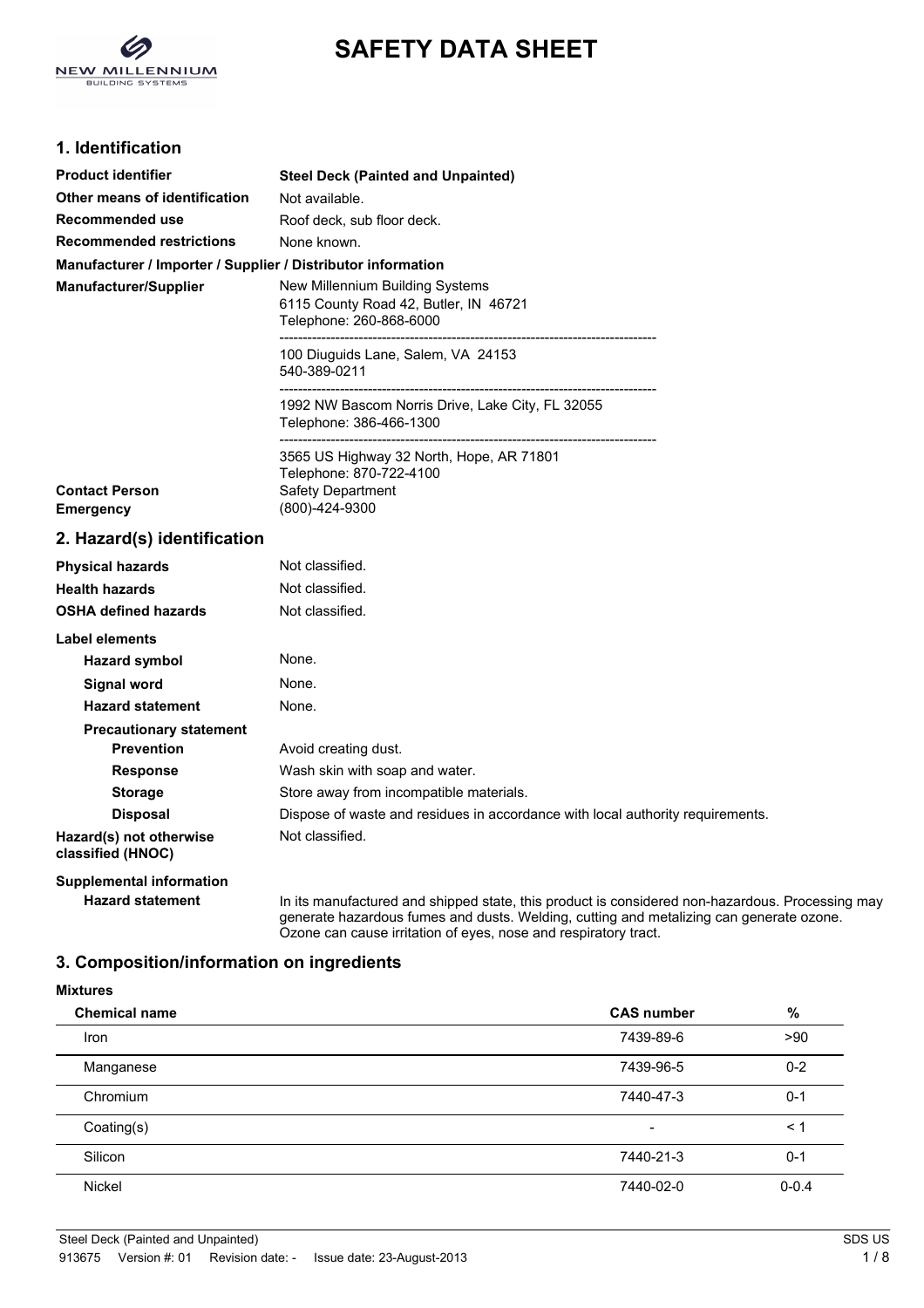| Vanadium             | 7440-62-2 | $0 - 0.2$ |
|----------------------|-----------|-----------|
| Iron oxide**         | 1309-37-1 |           |
| Vanadium pentoxide** | 1314-62-1 |           |

The product is an alloy. The alloy surface is coated. May liberate hazardous oxides such as iron oxides and vanadium pentoxide at temperatures above the melting point.

| <b>Composition comments</b>                                     | All concentrations are in percent by weight unless ingredient is a gas. Gas concentrations are in<br>percent by volume.<br>Coating may contain chromium in the range of 1.5-2 mg of chromium/sq foot or 10-15 mg of<br>chromium/sq foot depending on the treatment.<br>**Iron oxide and vanadium pentoxide are formed at temperatures above the melting point.                                                                                                                                                   |
|-----------------------------------------------------------------|------------------------------------------------------------------------------------------------------------------------------------------------------------------------------------------------------------------------------------------------------------------------------------------------------------------------------------------------------------------------------------------------------------------------------------------------------------------------------------------------------------------|
| 4. First-aid measures                                           |                                                                                                                                                                                                                                                                                                                                                                                                                                                                                                                  |
| <b>Inhalation</b>                                               | In case of inhalation of dusts or fumes from heated product: Move into fresh air and keep at rest.<br>Get medical attention if symptoms persist. If breathing is difficult, give oxygen. If breathing stops,<br>provide artificial respiration.                                                                                                                                                                                                                                                                  |
| <b>Skin contact</b>                                             | Wash skin with soap and water. In case of burns with hot metal, rinse with plenty of cold water. If<br>burns are severe, consult a physician. If skin irritation or an allergic skin reaction develops, get<br>medical attention.                                                                                                                                                                                                                                                                                |
| Eye contact                                                     | Any material that contacts the eye should be washed out immediately with water. If easy to do,<br>remove contact lenses. Get medical attention promptly if symptoms persist or occur after washing.                                                                                                                                                                                                                                                                                                              |
| Ingestion                                                       | Solid steel: Not applicable. Dust: Get medical attention if any discomfort continues.                                                                                                                                                                                                                                                                                                                                                                                                                            |
| <b>Most important</b><br>symptoms/effects, acute and<br>delayed | Exposed individuals may experience eye tearing, redness, and discomfort. May dry the skin<br>leading to discomfort and dermatitis. Prolonged contact may cause redness, irritation and<br>cracking. High concentrations of freshly formed fumes/dusts of metal oxides can produce<br>symptoms of metal fume fever. Typical symptoms last 12 to 48 hours and are characterized by<br>metallic taste in the mouth, dryness, and irritation of the throat, followed by weakness, muscle<br>pain, fever, and chills. |

### **5. Fire-fighting measures**

| Suitable extinguishing media                                     | No unusual fire or explosion hazards noted. Use fire-extinguishing media appropriate for<br>surrounding materials. |
|------------------------------------------------------------------|--------------------------------------------------------------------------------------------------------------------|
| Unsuitable extinguishing<br>media                                | None known.                                                                                                        |
| Specific hazards arising from<br>the chemical                    | By heating and fire, toxic vapors/gases may be formed.                                                             |
| Special protective equipment<br>and precautions for firefighters | Self-contained breathing apparatus and full protective clothing must be worn in case of fire.                      |
| Fire-fighting<br>equipment/instructions                          | Use standard firefighting procedures and consider the hazards of other involved materials.                         |

# **6. Accidental release measures**

| <b>Personal precautions,</b><br>protective equipment and<br>emergency procedures | Cold solid metal: No special precautions are necessary beyond normal good hygiene practices.<br>See Section 8 of the MSDS for additional personal protection advice when handling this product.<br>Hot metal: Avoid contact with hot material. Wear protective clothing as described in Section 8 of<br>this safety data sheet.                                                                                                                                  |
|----------------------------------------------------------------------------------|------------------------------------------------------------------------------------------------------------------------------------------------------------------------------------------------------------------------------------------------------------------------------------------------------------------------------------------------------------------------------------------------------------------------------------------------------------------|
| <b>Methods and materials for</b><br>containment and cleaning up                  | In the event of a spill or accidental release, notify relevant authorities in accordance with all<br>applicable regulations.                                                                                                                                                                                                                                                                                                                                     |
|                                                                                  | Collect for recycling.                                                                                                                                                                                                                                                                                                                                                                                                                                           |
| <b>Environmental precautions</b>                                                 | No specific precautions.                                                                                                                                                                                                                                                                                                                                                                                                                                         |
| 7. Handling and storage                                                          |                                                                                                                                                                                                                                                                                                                                                                                                                                                                  |
| <b>Precautions for safe handling</b>                                             | Avoid contact with sharp edges and hot surfaces. Use appropriate gloves and tools to ensure safe<br>handling. Use work methods which minimize dust/fume production. Observe safety measures<br>suited to the coating(s) when handling, cutting or melting. Do not breathe fumes and dusts. Follow<br>the recommendations in ANSI Z49.1, Safety in welding and cutting (ANSI=American National<br>Standard Institute). Observe good industrial hygiene practices. |
| Conditions for safe storage,<br>including any incompatibilities                  | Store in a dry place. Store away from: Oxidizing agents. Acids.                                                                                                                                                                                                                                                                                                                                                                                                  |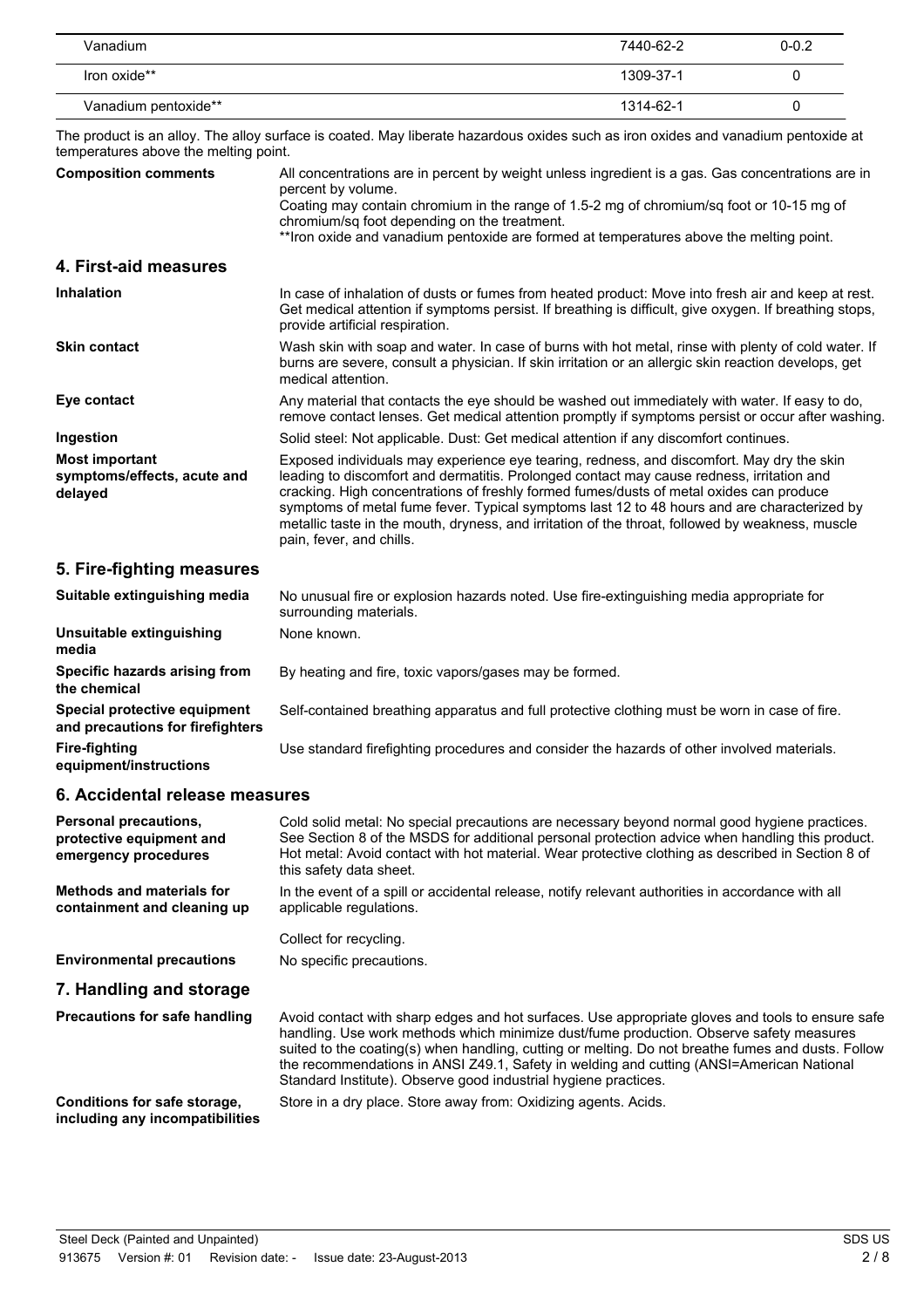# **8. Exposure controls/personal protection**

### **Occupational exposure limits US. OSHA Table Z-1 Limits for Air Contaminants (29 CFR 1910.1000)**

| <b>Components</b>                         | Type       | Value                | <b>Form</b>                         |
|-------------------------------------------|------------|----------------------|-------------------------------------|
| Chromium (CAS 7440-47-3)                  | <b>PEL</b> | 1 mg/m $3$           |                                     |
| Iron oxide** (CAS<br>$1309 - 37 - 1$      | <b>PEL</b> | 10 mg/m $3$          | Fume.                               |
| Manganese (CAS<br>7439-96-5)              | Ceiling    | $5 \text{ mg/m}$     | Fume.                               |
| Nickel (CAS 7440-02-0)                    | <b>PEL</b> | 1 mg/m3              |                                     |
| Silicon (CAS 7440-21-3)                   | <b>PEL</b> | $5 \text{ mg/m}$     | Respirable fraction.<br>Total dust. |
|                                           |            | $15 \text{ mg/m}$    |                                     |
| Vanadium pentoxide**<br>$(CAS 1314-62-1)$ | Ceiling    | $0.5 \text{ mg/m}$ 3 | Respirable dust.                    |
|                                           |            | $0.1 \text{ mg/m}$   | Fume.                               |

#### **US. ACGIH Threshold Limit Values**

| <b>Components</b>                       | Type | Value                  | Form                 |
|-----------------------------------------|------|------------------------|----------------------|
| Chromium (CAS 7440-47-3)                | TWA  | $0.5$ mg/m $3$         |                      |
| Iron oxide** (CAS<br>1309-37-1)         | TWA  | $5 \text{ mg/m}$       | Respirable fraction. |
| Manganese (CAS<br>7439-96-5)            | TWA  | $0.1 \,\mathrm{mg/m3}$ | Inhalable fraction.  |
|                                         |      | $0.02 \text{ mg/m}$ 3  | Respirable fraction. |
| Nickel (CAS 7440-02-0)                  | TWA  | $1.5 \text{ mg/m}$     | Inhalable fraction.  |
| Vanadium pentoxide**<br>(CAS 1314-62-1) | TWA  | $0.05$ mg/m $3$        | Inhalable fraction.  |

#### **US NIOSH Pocket Guide to Chemical Hazards: Ceiling Limit Value and Time Period (if specified)**

| <b>Components</b>                       | <b>Type</b>                                                                                                                                                                                                                                                                                                                                                                              | <b>Value</b>    | Form           |
|-----------------------------------------|------------------------------------------------------------------------------------------------------------------------------------------------------------------------------------------------------------------------------------------------------------------------------------------------------------------------------------------------------------------------------------------|-----------------|----------------|
| Vanadium pentoxide**<br>(CAS 1314-62-1) | Ceiling                                                                                                                                                                                                                                                                                                                                                                                  | $0.05$ mg/m $3$ | Fume.          |
|                                         |                                                                                                                                                                                                                                                                                                                                                                                          | $0.05$ mg/m $3$ | Dust.          |
|                                         | US NIOSH Pocket Guide to Chemical Hazards: Recommended exposure limit (REL)                                                                                                                                                                                                                                                                                                              |                 |                |
| <b>Components</b>                       | <b>Type</b>                                                                                                                                                                                                                                                                                                                                                                              | <b>Value</b>    | <b>Form</b>    |
| Chromium (CAS 7440-47-3)                | <b>TWA</b>                                                                                                                                                                                                                                                                                                                                                                               | $0.5$ mg/m $3$  |                |
| Iron oxide** (CAS<br>1309-37-1)         | <b>TWA</b>                                                                                                                                                                                                                                                                                                                                                                               | $5$ mg/m $3$    | Dust and fume. |
| Manganese (CAS<br>7439-96-5)            | <b>TWA</b>                                                                                                                                                                                                                                                                                                                                                                               | 1 $mg/m3$       | Fume.          |
| Nickel (CAS 7440-02-0)                  | <b>TWA</b>                                                                                                                                                                                                                                                                                                                                                                               | $0.015$ mg/m3   |                |
| Silicon (CAS 7440-21-3)                 | <b>TWA</b>                                                                                                                                                                                                                                                                                                                                                                               | $5$ mg/m $3$    | Respirable.    |
|                                         |                                                                                                                                                                                                                                                                                                                                                                                          | 10 mg/m3        | Total          |
| Vanadium (CAS 7440-62-2)                | <b>TWA</b>                                                                                                                                                                                                                                                                                                                                                                               | 1 $mg/m3$       |                |
|                                         | US NIOSH Pocket Guide to Chemical Hazards: Short Term Exposure Limit (STEL)                                                                                                                                                                                                                                                                                                              |                 |                |
| <b>Components</b>                       | <b>Type</b>                                                                                                                                                                                                                                                                                                                                                                              | <b>Value</b>    | Form           |
| Manganese (CAS<br>7439-96-5)            | <b>STEL</b>                                                                                                                                                                                                                                                                                                                                                                              | $3$ mg/m $3$    | Fume.          |
| Vanadium (CAS 7440-62-2)                | <b>STEL</b>                                                                                                                                                                                                                                                                                                                                                                              | $3$ mg/m $3$    |                |
| <b>Biological limit values</b>          | No biological exposure limits noted for the ingredient(s).                                                                                                                                                                                                                                                                                                                               |                 |                |
| <b>Exposure guidelines</b>              | **Iron oxide and vanadium pentoxide are formed at temperatures above the melting point.                                                                                                                                                                                                                                                                                                  |                 |                |
| Appropriate engineering<br>controls     | Adequate ventilation should be provided so that exposure limits are not exceeded. Use local<br>exhaust when welding, burning, sawing, brazing, grinding or machining to prevent excessive dust<br>or fume exposure.                                                                                                                                                                      |                 |                |
|                                         | Individual protection measures, such as personal protective equipment                                                                                                                                                                                                                                                                                                                    |                 |                |
| <b>Eye/face protection</b>              | Use of safety glasses or goggles is required for welding, burning, sawing, brazing, grinding or<br>machining operations. In addition to safety glasses or goggles, a welding helmet with appropriate<br>shaded shield is required during welding, burning, or brazing. A face shield is recommended, in<br>addition to safety glasses or goggles, during sawing, grinding, or machining. |                 |                |
| <b>Skin protection</b>                  |                                                                                                                                                                                                                                                                                                                                                                                          |                 |                |
| <b>Hand protection</b>                  | Wear protective gloves.                                                                                                                                                                                                                                                                                                                                                                  |                 |                |
| <b>Other</b>                            | Wear suitable protective clothing.                                                                                                                                                                                                                                                                                                                                                       |                 |                |
|                                         |                                                                                                                                                                                                                                                                                                                                                                                          |                 |                |

Steel Deck (Painted and Unpainted) SDS US

913675 Version #: 01 Revision date: - Issue date: 23-August-2013 3/8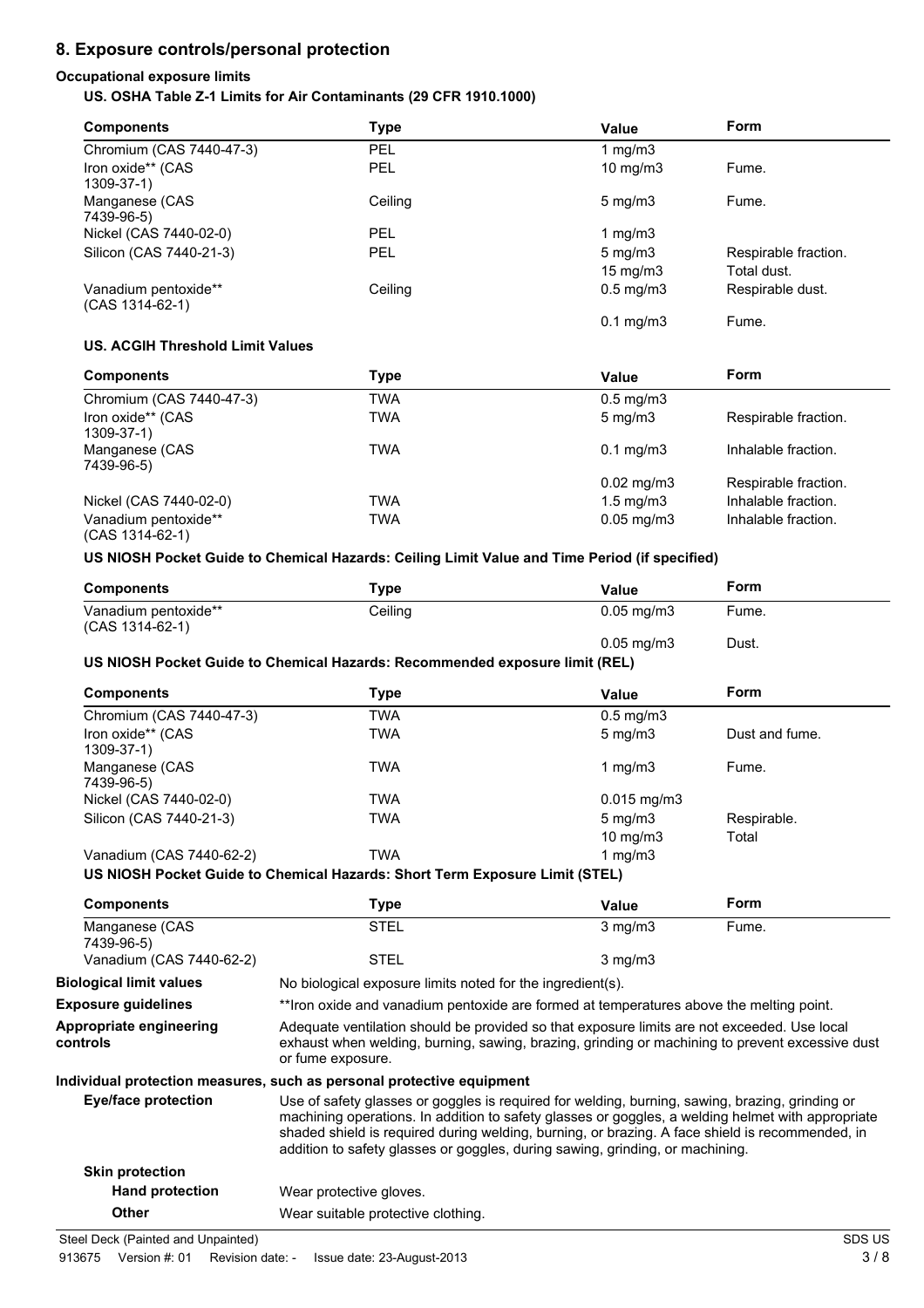| <b>Respiratory protection</b>            | Use a NIOSH/MSHA approved respirator if there is a risk of exposure to dust/fume at levels<br>exceeding the exposure limits.                                                                                                                                               |
|------------------------------------------|----------------------------------------------------------------------------------------------------------------------------------------------------------------------------------------------------------------------------------------------------------------------------|
| <b>Thermal hazards</b>                   | When material is heated, wear gloves to protect against thermal burns. Thermally protective apron<br>and long sleeves are recommended when volume of hot material is significant.                                                                                          |
| <b>General hygiene</b><br>considerations | Always observe good personal hygiene measures, such as washing after handling the material<br>and before eating, drinking, and/or smoking. Routinely wash work clothing and protective<br>equipment to remove contaminants. Observe any medical surveillance requirements. |

# **9. Physical and chemical properties**

| Appearance                                        | Solid.                                                   |
|---------------------------------------------------|----------------------------------------------------------|
| <b>Physical state</b>                             | Solid.                                                   |
| Form                                              | Solid.                                                   |
| Color                                             | White/Gray (painted) Metallic gray (unpainted).          |
| Odor                                              | None.                                                    |
| <b>Odor threshold</b>                             | Not applicable.                                          |
| рH                                                | Not applicable.                                          |
| Melting point/freezing point                      | 2750 °F (1510 °C) / Not applicable.                      |
| Initial boiling point and boiling<br>range        | Not applicable.                                          |
| <b>Flash point</b>                                | Not applicable.                                          |
| <b>Evaporation rate</b>                           | Not applicable.                                          |
| Flammability (solid, gas)                         | Not available.                                           |
| Upper/lower flammability or explosive limits      |                                                          |
| <b>Flammability limit - lower</b><br>(%)          | Not applicable.                                          |
| <b>Flammability limit - upper</b><br>(%)          | Not applicable.                                          |
| Explosive limit - lower (%)                       | Not applicable.                                          |
| Explosive limit - upper (%)                       | Not applicable.                                          |
| Vapor pressure                                    | Not applicable.                                          |
| <b>Vapor density</b>                              | Not applicable.                                          |
| <b>Relative density</b>                           | $7 - 8$                                                  |
| Solubility(ies)                                   | Not applicable.                                          |
| <b>Partition coefficient</b><br>(n-octanol/water) | Not applicable.                                          |
| <b>Auto-ignition temperature</b>                  | Not applicable.                                          |
| <b>Decomposition temperature</b>                  | Not applicable.                                          |
| <b>Viscosity</b>                                  | Not applicable.                                          |
| 10. Stability and reactivity                      |                                                          |
| <b>Reactivity</b>                                 | Stable at normal conditions.                             |
| <b>Chemical stability</b>                         | This product is stable under expected conditions of use. |
| <b>Possibility of hazardous</b>                   | Will not occur.                                          |

| reactions                                  |                                                                                                                                            |
|--------------------------------------------|--------------------------------------------------------------------------------------------------------------------------------------------|
| <b>Conditions to avoid</b>                 | Contact with incompatible materials.                                                                                                       |
| Incompatible materials                     | Strong acids. Oxidizing agents.                                                                                                            |
| <b>Hazardous decomposition</b><br>products | At elevated temperatures: Acrid fumes. Metal oxides. Metallic fumes. Organic fumes.<br>Strong Acid Contact: Hydrogen. Inorganic compounds. |

### **11. Toxicological information**

| Information on likely routes of exposure |                                                                                                                                                                    |
|------------------------------------------|--------------------------------------------------------------------------------------------------------------------------------------------------------------------|
| Ingestion                                | Solid steel: Not relevant, due to the form of the product. However, ingestion of dusts generated<br>during working operations may cause nausea and vomiting.       |
| <b>Inhalation</b>                        | No inhalation hazard under normal conditions. Welding, burning, sawing, brazing, grinding or<br>machining operations may generate fumes and dusts of metal oxides. |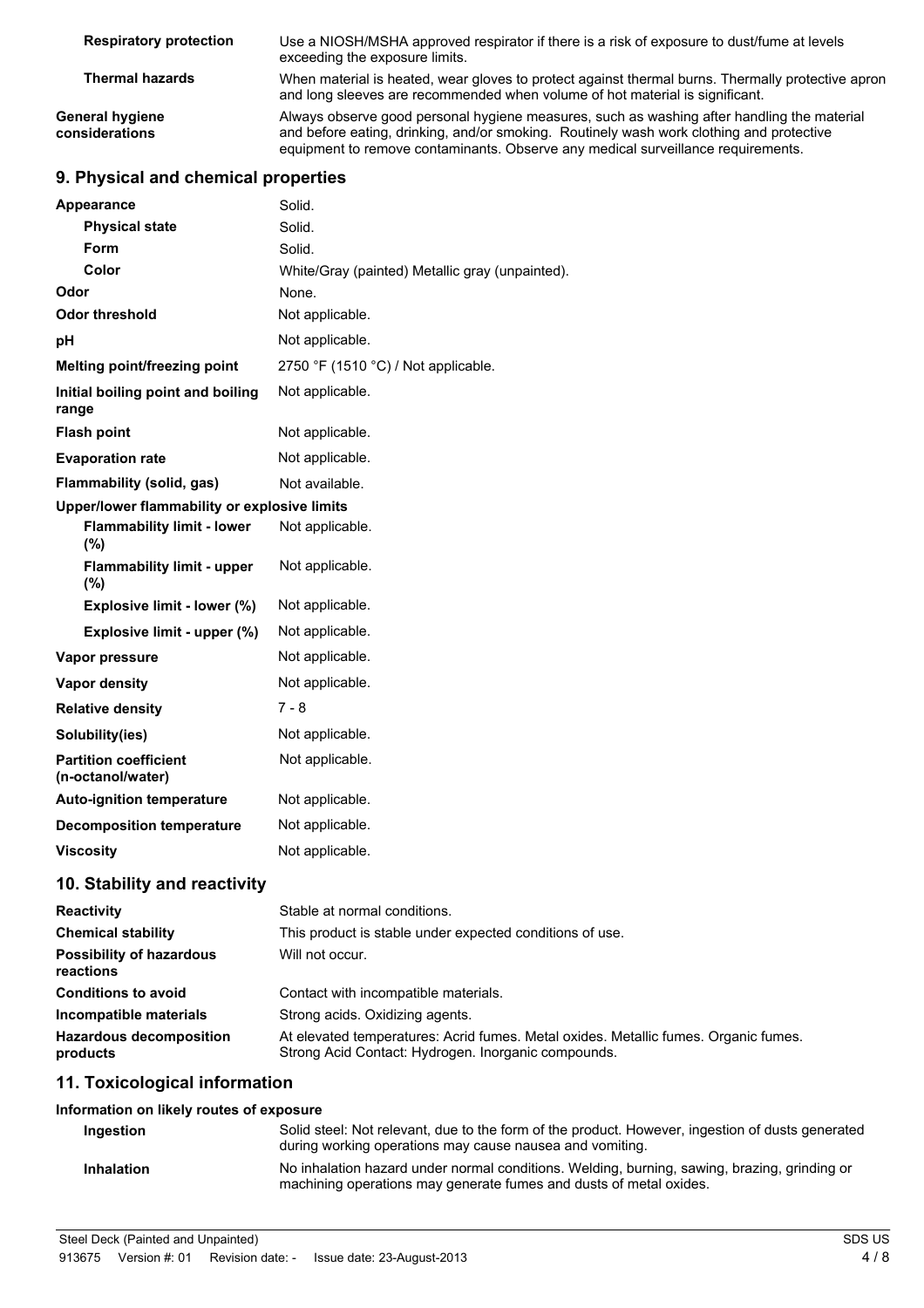| <b>Skin contact</b>                                                                | Under normal conditions of intended use, this material does not pose a risk to health. Dust may<br>irritate skin. Skin contact may aggravate an existing dermatitis. Contact with hot material can<br>cause thermal burns which may result in permanent damage.                                                                                                                                                                                                                                                  |
|------------------------------------------------------------------------------------|------------------------------------------------------------------------------------------------------------------------------------------------------------------------------------------------------------------------------------------------------------------------------------------------------------------------------------------------------------------------------------------------------------------------------------------------------------------------------------------------------------------|
| Eye contact                                                                        | Under normal conditions of intended use, this material does not pose a risk to health. Contact with<br>hot material can cause thermal burns which may result in permanent damage. Grinding and<br>sanding this product may generate dust. Dust may irritate the eyes.                                                                                                                                                                                                                                            |
| Symptoms related to the<br>physical, chemical and<br>toxicological characteristics | Exposed individuals may experience eye tearing, redness, and discomfort. May dry the skin<br>leading to discomfort and dermatitis. Prolonged contact may cause redness, irritation and<br>cracking. High concentrations of freshly formed fumes/dusts of metal oxides can produce<br>symptoms of metal fume fever. Typical symptoms last 12 to 48 hours and are characterized by<br>metallic taste in the mouth, dryness, and irritation of the throat, followed by weakness, muscle<br>pain, fever, and chills. |
| Information on toxicological effects                                               |                                                                                                                                                                                                                                                                                                                                                                                                                                                                                                                  |

**Acute toxicity** Processing may generate hazardous fumes and dusts. High concentrations of dust may irritate throat and respiratory system and cause coughing. Welding, cutting and metalizing can generate ozone. Ozone can cause irritation of eyes, nose and respiratory tract.

| <b>Components</b>                                             | <b>Species</b>                                                                                                                                                                                                                                                                                                                     |                                     | <b>Test Results</b>                                                                                                                                                                                                                                                                                                                                                                                                                                                                                                                                                                               |
|---------------------------------------------------------------|------------------------------------------------------------------------------------------------------------------------------------------------------------------------------------------------------------------------------------------------------------------------------------------------------------------------------------|-------------------------------------|---------------------------------------------------------------------------------------------------------------------------------------------------------------------------------------------------------------------------------------------------------------------------------------------------------------------------------------------------------------------------------------------------------------------------------------------------------------------------------------------------------------------------------------------------------------------------------------------------|
| Iron (CAS 7439-89-6)                                          |                                                                                                                                                                                                                                                                                                                                    |                                     |                                                                                                                                                                                                                                                                                                                                                                                                                                                                                                                                                                                                   |
| <b>Acute</b>                                                  |                                                                                                                                                                                                                                                                                                                                    |                                     |                                                                                                                                                                                                                                                                                                                                                                                                                                                                                                                                                                                                   |
| Inhalation                                                    |                                                                                                                                                                                                                                                                                                                                    |                                     |                                                                                                                                                                                                                                                                                                                                                                                                                                                                                                                                                                                                   |
| <b>LC50</b>                                                   | Rat                                                                                                                                                                                                                                                                                                                                |                                     | 250 mg/m3, 6 Hours, (Carbonyl iron)                                                                                                                                                                                                                                                                                                                                                                                                                                                                                                                                                               |
| Oral                                                          |                                                                                                                                                                                                                                                                                                                                    |                                     |                                                                                                                                                                                                                                                                                                                                                                                                                                                                                                                                                                                                   |
| LD50                                                          | Rat                                                                                                                                                                                                                                                                                                                                |                                     | 7500 mg/kg                                                                                                                                                                                                                                                                                                                                                                                                                                                                                                                                                                                        |
| Silicon (CAS 7440-21-3)                                       |                                                                                                                                                                                                                                                                                                                                    |                                     |                                                                                                                                                                                                                                                                                                                                                                                                                                                                                                                                                                                                   |
| <b>Acute</b>                                                  |                                                                                                                                                                                                                                                                                                                                    |                                     |                                                                                                                                                                                                                                                                                                                                                                                                                                                                                                                                                                                                   |
| Oral                                                          |                                                                                                                                                                                                                                                                                                                                    |                                     |                                                                                                                                                                                                                                                                                                                                                                                                                                                                                                                                                                                                   |
| LD50                                                          | Rat                                                                                                                                                                                                                                                                                                                                |                                     | 3160 mg/kg                                                                                                                                                                                                                                                                                                                                                                                                                                                                                                                                                                                        |
| <b>Skin corrosion/irritation</b>                              | Dust may irritate skin.                                                                                                                                                                                                                                                                                                            |                                     |                                                                                                                                                                                                                                                                                                                                                                                                                                                                                                                                                                                                   |
| Serious eye damage/eye<br><b>irritation</b>                   | Dust may irritate the eyes.                                                                                                                                                                                                                                                                                                        |                                     |                                                                                                                                                                                                                                                                                                                                                                                                                                                                                                                                                                                                   |
| <b>Respiratory sensitization</b>                              | release is not expected under normal condition.                                                                                                                                                                                                                                                                                    |                                     | Not relevant, due to the form of the product. Contains nickel: May cause allergy or asthma<br>symptoms or breathing difficulties if inhaled. This ingredient is bound within the product and                                                                                                                                                                                                                                                                                                                                                                                                      |
| <b>Skin sensitization</b>                                     | Contains nickel: May cause an allergic skin reaction.                                                                                                                                                                                                                                                                              |                                     |                                                                                                                                                                                                                                                                                                                                                                                                                                                                                                                                                                                                   |
| <b>Germ cell mutagenicity</b>                                 | genetic defects.                                                                                                                                                                                                                                                                                                                   |                                     | Not relevant, due to the form of the product. May liberate hazardous vanadium pentoxide at<br>temperatures above the melting point. Vanadium pentoxide is classified as suspected of causing<br>This ingredient is bound within the product and release is not expected under normal condition.                                                                                                                                                                                                                                                                                                   |
| Carcinogenicity                                               | and vanadium pentoxide at temperatures above the melting point. Inhalation of high<br>humans (Group 2B) by IARC.                                                                                                                                                                                                                   |                                     | Not relevant, due to the form of the product. May liberate hazardous oxides such as iron oxides<br>concentrations of iron oxide may possibly enhance the risk of lung cancer development in workers<br>exposed to pulmonary carcinogens. A residual chrome VI compound from the surface coating is<br>water soluble and is carcinogenic. Chromium VI compounds are regarded as human carcinogens<br>by IARC, NTP, OSHA and ACGIH. Vanadium pentoxide is classified as possibly carcinogenic to<br>This ingredient is bound within the product and release is not expected under normal condition. |
| <b>IARC Monographs. Overall Evaluation of Carcinogenicity</b> |                                                                                                                                                                                                                                                                                                                                    |                                     |                                                                                                                                                                                                                                                                                                                                                                                                                                                                                                                                                                                                   |
| Chromium (CAS 7440-47-3)                                      |                                                                                                                                                                                                                                                                                                                                    |                                     | 3 Not classifiable as to carcinogenicity to humans.                                                                                                                                                                                                                                                                                                                                                                                                                                                                                                                                               |
| Iron oxide** (CAS 1309-37-1)<br>Nickel (CAS 7440-02-0)        |                                                                                                                                                                                                                                                                                                                                    | 2B Possibly carcinogenic to humans. | 3 Not classifiable as to carcinogenicity to humans.                                                                                                                                                                                                                                                                                                                                                                                                                                                                                                                                               |
| Vanadium pentoxide** (CAS 1314-62-1)                          |                                                                                                                                                                                                                                                                                                                                    | 2B Possibly carcinogenic to humans. |                                                                                                                                                                                                                                                                                                                                                                                                                                                                                                                                                                                                   |
| <b>NTP Report on Carcinogens</b>                              |                                                                                                                                                                                                                                                                                                                                    |                                     |                                                                                                                                                                                                                                                                                                                                                                                                                                                                                                                                                                                                   |
| Nickel (CAS 7440-02-0)                                        |                                                                                                                                                                                                                                                                                                                                    | Known To Be Human Carcinogen.       | Reasonably Anticipated to be a Human Carcinogen.                                                                                                                                                                                                                                                                                                                                                                                                                                                                                                                                                  |
| <b>Reproductive toxicity</b>                                  | Not relevant, due to the form of the product. May liberate hazardous vanadium pentoxide at<br>temperatures above the melting point. Vanadium pentoxide is classified as suspected of damaging<br>fertility or the unborn child.<br>This ingredient is bound within the product and release is not expected under normal condition. |                                     |                                                                                                                                                                                                                                                                                                                                                                                                                                                                                                                                                                                                   |
| Specific target organ toxicity -<br>single exposure           | No data available.                                                                                                                                                                                                                                                                                                                 |                                     |                                                                                                                                                                                                                                                                                                                                                                                                                                                                                                                                                                                                   |
| Specific target organ toxicity -<br>repeated exposure         | product and release is not expected under normal condition.                                                                                                                                                                                                                                                                        |                                     | Not relevant, due to the form of the product. Contains Maganese: Causes damage to organs<br>(lung) through prolonged or repeated exposure by inhalation. This ingredient is bound within the                                                                                                                                                                                                                                                                                                                                                                                                      |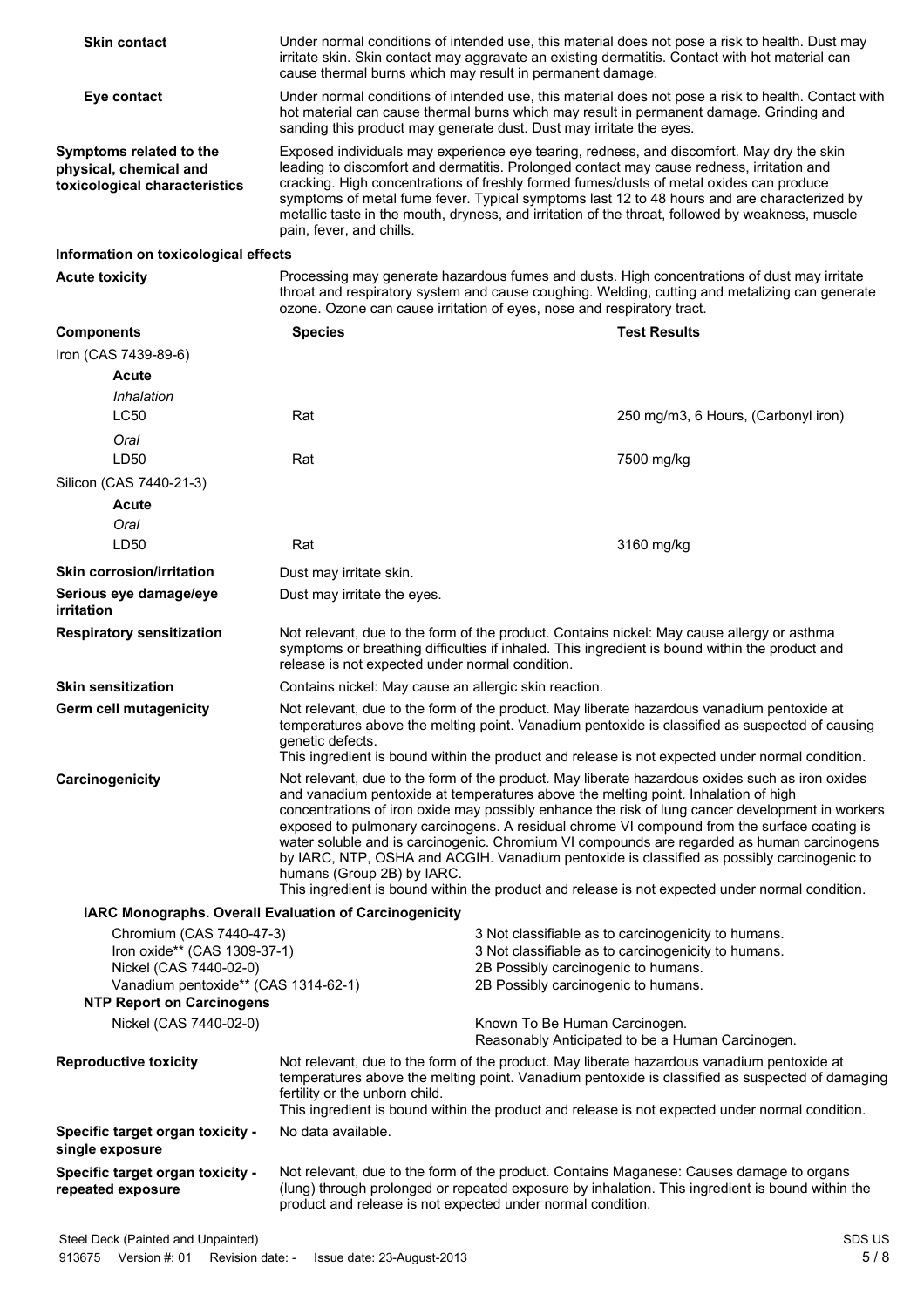**Aspiration hazard** Due to the physical form of the product it is not an aspiration hazard.

**Chronic effects** Frequent inhalation of dust over a long period of time increases the risk of developing asthma, chronic lung diseases, and skin irritation. Chronic inhalation of high concentrations of iron oxide fumes or dust may lead to benign pneumoconiosis (siderosis). Exposure to manganese fume/dust can affect the central nervous system (apathy, drowsiness, weakness and other chronic symptoms such as postural tremors). Pre-existing skin and respiratory conditions including dermatitis, asthma and chronic lung disease might be aggravated by exposure.

The ingredients of the alloy are bound within the product and release is not expected under normal conditions.

# **12. Ecological information**

| <b>Ecotoxicity</b>                   |                                               | The environmental hazard of the product is considered to be limited. |                      |
|--------------------------------------|-----------------------------------------------|----------------------------------------------------------------------|----------------------|
| <b>Components</b>                    |                                               | <b>Species</b>                                                       | <b>Test Results</b>  |
| Iron (CAS 7439-89-6)                 |                                               |                                                                      |                      |
| <b>Aquatic</b>                       |                                               |                                                                      |                      |
| Fish                                 | <b>LC50</b>                                   | Channel catfish (Ictalurus punctatus)                                | > 500 mg/l, 96 hours |
| Nickel (CAS 7440-02-0)               |                                               |                                                                      |                      |
| <b>Aquatic</b>                       |                                               |                                                                      |                      |
| Fish                                 | LC50                                          | Fathead minnow (Pimephales promelas) 2.916 mg/l, 96 hours            |                      |
| Vanadium pentoxide** (CAS 1314-62-1) |                                               |                                                                      |                      |
| <b>Aquatic</b>                       |                                               |                                                                      |                      |
| Fish                                 | LC50                                          | Tigerfish, crescent perch (Therapon<br>jarbua)                       | 0.62 mg/l, 96 hours  |
| Persistence and degradability        | No data available.                            |                                                                      |                      |
| <b>Bioaccumulative potential</b>     | No data available on bioaccumulation.         |                                                                      |                      |
| Mobility in soil                     | Not relevant, due to the form of the product. |                                                                      |                      |
| Other adverse effects                | None known.                                   |                                                                      |                      |

### **13. Disposal considerations**

| <b>Disposal instructions</b>             | Dispose waste and residues in accordance with applicable federal, state, and local regulations.                                                                                                                                     |
|------------------------------------------|-------------------------------------------------------------------------------------------------------------------------------------------------------------------------------------------------------------------------------------|
| Hazardous waste code                     | Not regulated.                                                                                                                                                                                                                      |
| Waste from residues / unused<br>products | Disposal recommendations are based on material as supplied. Disposal must be in accordance<br>with current applicable laws and regulations, and material characteristics at time of disposal.<br>Recover and recycle, if practical. |
| Contaminated packaging                   | Since emptied containers may retain product residue, follow label warnings even after container is<br>emptied.                                                                                                                      |

# **14. Transport information**

#### **DOT**

Not regulated as a hazardous material by DOT.

#### **IATA**

Not regulated as a dangerous good.

#### **IMDG**

Not regulated as a dangerous good.

**Transport in bulk according to Annex II of MARPOL 73/78 and the IBC Code** Not applicable.

# **15. Regulatory information**

| US federal regulations | Under some use conditions, this material may be considered to be hazardous in accordance with |
|------------------------|-----------------------------------------------------------------------------------------------|
|                        | OSHA 29 CFR 1910.1200.                                                                        |
|                        | All concernents are an the LLO. FDA TOOA becombened tot.                                      |

All components are on the U.S. EPA TSCA Inventory List.

#### **TSCA Section 12(b) Export Notification (40 CFR 707, Subpt. D)**

Not regulated.

**US. OSHA Specifically Regulated Substances (29 CFR 1910.1001-1050)**

Not listed.

**CERCLA Hazardous Substance List (40 CFR 302.4)**

| Chromium (CAS 7440-47-3)             | LISTED        |
|--------------------------------------|---------------|
| Manganese (CAS 7439-96-5)            | <b>LISTED</b> |
| Nickel (CAS 7440-02-0)               | LISTED        |
| Vanadium pentoxide** (CAS 1314-62-1) | <b>LISTED</b> |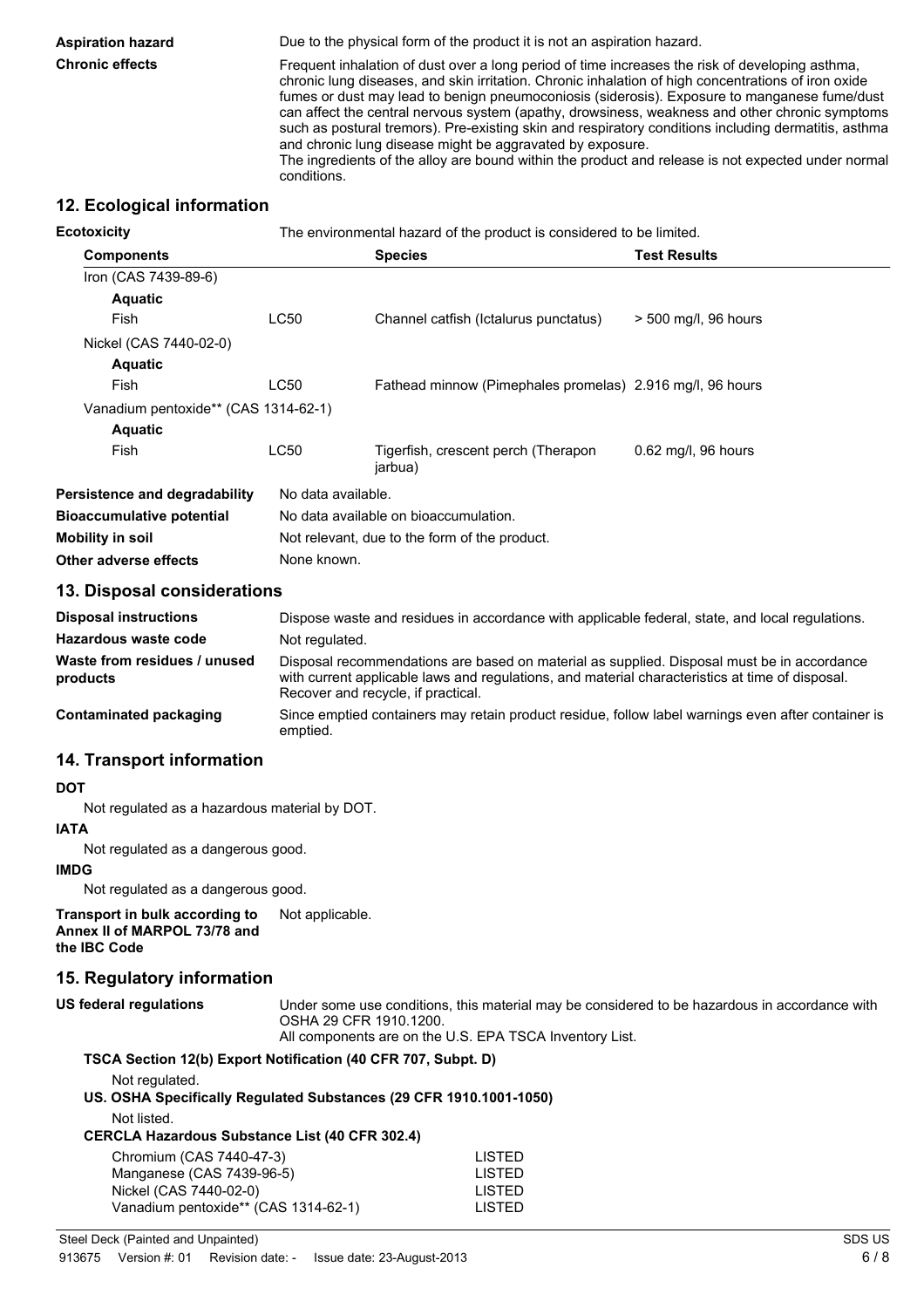| Superfund Amendments and Reauthorization Act of 1986 (SARA)                                                                                                                                                                                   |                                                                                                                    |                        |                                                                                              |
|-----------------------------------------------------------------------------------------------------------------------------------------------------------------------------------------------------------------------------------------------|--------------------------------------------------------------------------------------------------------------------|------------------------|----------------------------------------------------------------------------------------------|
| <b>Hazard categories</b>                                                                                                                                                                                                                      | Immediate Hazard - No<br>Delayed Hazard - No<br>Fire Hazard - No<br>Pressure Hazard - No<br>Reactivity Hazard - No |                        |                                                                                              |
| <b>SARA 302 Extremely</b><br>hazardous substance                                                                                                                                                                                              | No.                                                                                                                |                        |                                                                                              |
| SARA 311/312 Hazardous<br>chemical                                                                                                                                                                                                            | No.                                                                                                                |                        |                                                                                              |
| SARA 313 (TRI reporting)                                                                                                                                                                                                                      |                                                                                                                    |                        |                                                                                              |
| <b>Chemical name</b>                                                                                                                                                                                                                          |                                                                                                                    | <b>CAS number</b>      | % by wt.                                                                                     |
| Manganese                                                                                                                                                                                                                                     |                                                                                                                    | 7439-96-5              | $0 - 2$                                                                                      |
| Chromium<br>Nickel                                                                                                                                                                                                                            |                                                                                                                    | 7440-47-3<br>7440-02-0 | $0 - 1$<br>$0 - 0.4$                                                                         |
|                                                                                                                                                                                                                                               |                                                                                                                    |                        |                                                                                              |
| Other federal regulations                                                                                                                                                                                                                     |                                                                                                                    |                        |                                                                                              |
| Clean Air Act (CAA) Section 112 Hazardous Air Pollutants (HAPs) List<br>Chromium (CAS 7440-47-3)<br>Manganese (CAS 7439-96-5)<br>Nickel (CAS 7440-02-0)<br>Clean Air Act (CAA) Section 112(r) Accidental Release Prevention (40 CFR 68.130)   |                                                                                                                    |                        |                                                                                              |
| Not regulated.                                                                                                                                                                                                                                |                                                                                                                    |                        |                                                                                              |
| <b>Safe Drinking Water Act</b><br>(SDWA)                                                                                                                                                                                                      | Not regulated.                                                                                                     |                        |                                                                                              |
| <b>Food and Drug</b><br><b>Administration (FDA)</b>                                                                                                                                                                                           | Not regulated.                                                                                                     |                        |                                                                                              |
| US state regulations                                                                                                                                                                                                                          |                                                                                                                    |                        | WARNING: This product contains chemical(s) known to the State of California to cause cancer. |
| US. Massachusetts RTK - Substance List                                                                                                                                                                                                        |                                                                                                                    |                        |                                                                                              |
| Iron oxide** (CAS 1309-37-1)<br>Manganese (CAS 7439-96-5)<br>Nickel (CAS 7440-02-0)<br>Silicon (CAS 7440-21-3)<br>Vanadium (CAS 7440-62-2)<br>Vanadium pentoxide** (CAS 1314-62-1)                                                            |                                                                                                                    |                        |                                                                                              |
|                                                                                                                                                                                                                                               | US. New Jersey Worker and Community Right-to-Know Act                                                              |                        |                                                                                              |
| Chromium (CAS 7440-47-3)                                                                                                                                                                                                                      |                                                                                                                    | 500 lbs<br>500 lbs     |                                                                                              |
| Manganese (CAS 7439-96-5)<br>Nickel (CAS 7440-02-0)                                                                                                                                                                                           |                                                                                                                    | 500 lbs                |                                                                                              |
| Vanadium (CAS 7440-62-2)                                                                                                                                                                                                                      |                                                                                                                    | 500 lbs                |                                                                                              |
| Vanadium pentoxide** (CAS 1314-62-1)                                                                                                                                                                                                          | US. Pennsylvania RTK - Hazardous Substances                                                                        | 100 lbs                |                                                                                              |
| Chromium (CAS 7440-47-3)<br>Iron oxide** (CAS 1309-37-1)<br>Manganese (CAS 7439-96-5)<br>Nickel (CAS 7440-02-0)<br>Silicon (CAS 7440-21-3)<br>Vanadium (CAS 7440-62-2)<br>Vanadium pentoxide** (CAS 1314-62-1)<br><b>US. Rhode Island RTK</b> |                                                                                                                    |                        |                                                                                              |
| Chromium (CAS 7440-47-3)<br>Manganese (CAS 7439-96-5)<br>Nickel (CAS 7440-02-0)<br>Vanadium (CAS 7440-62-2)<br>Vanadium pentoxide** (CAS 1314-62-1)<br><b>US. California Proposition 65</b>                                                   |                                                                                                                    |                        |                                                                                              |
|                                                                                                                                                                                                                                               | US - California Proposition 65 - Carcinogens & Reproductive Toxicity (CRT): Listed substance                       |                        |                                                                                              |
| Nickel (CAS 7440-02-0)<br>Vanadium pentoxide** (CAS 1314-62-1)                                                                                                                                                                                |                                                                                                                    |                        |                                                                                              |